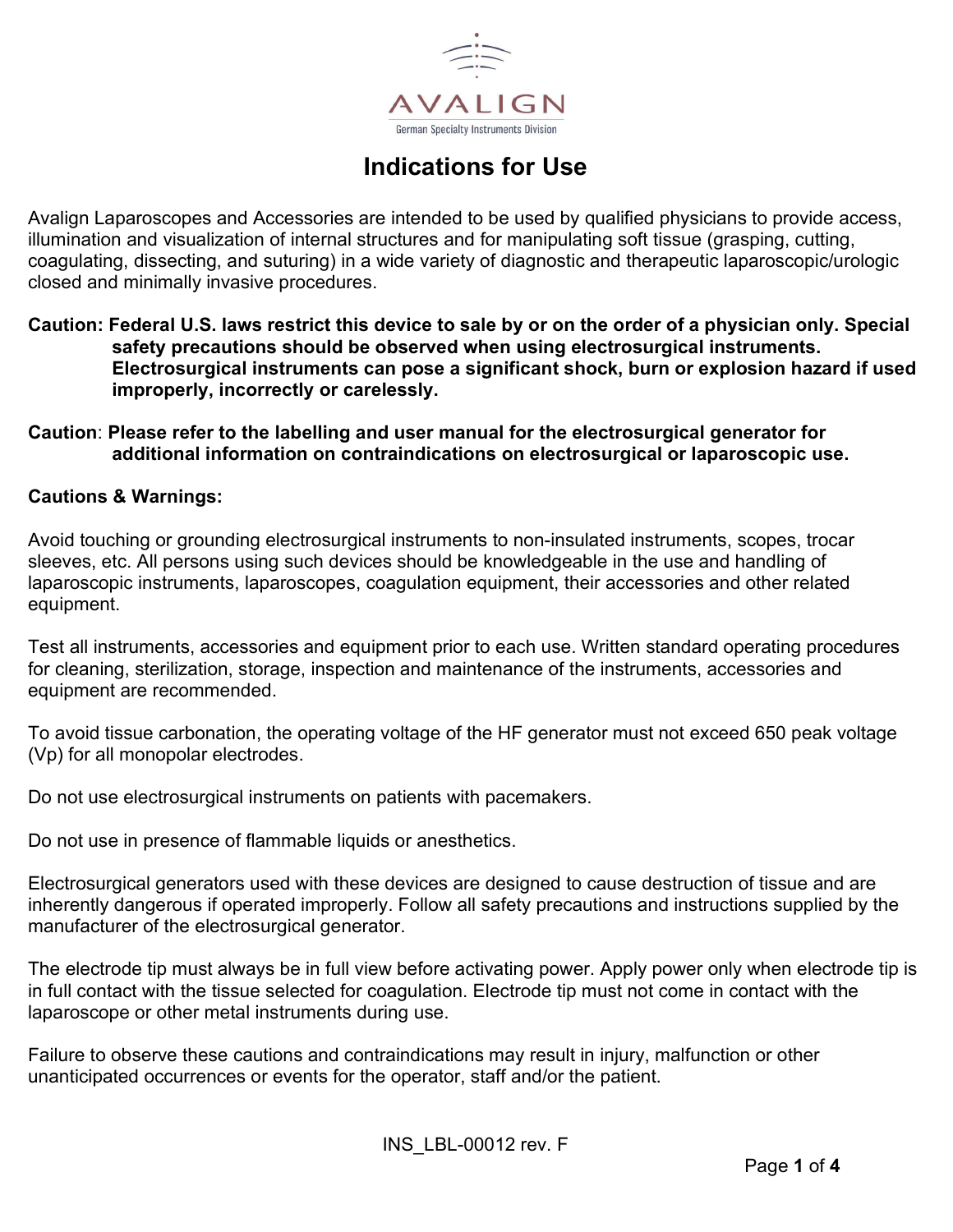

Contraindications to endoscopic procedures, not necessarily monopolar coagulation include; Not intended for contraceptive coagulation of the fallopian tube but may be used to achieve hemostasis following transection of the tube.

As identified in the Manual of Endoscopy available from the American Association of Gynecologic Laparoscopists: The presence of large pelvic or pelvic-abdominal masses, hypovolemic shock and severe cardiac decompensation. Also, intestinal obstruction and marked bowel distention, increase of possibility of pelvic and abdominal adhesions. A significantly elevated diaphragm contra-indicates the use of insufflation which may be necessary for proper surgical visualization and may increase the chance of inadvertent bowel injury. Pelvic abscess, chronic pulmonary disease, diaphragmatic hernia, obesity, and septic peritonitis may exclude some patients from surgical consideration depending on severity of these conditions.

## Decontamination / Cleaning / Sterilization

#### NOTE: BUTTON ELECTRODES, SPATULA ELECTRODES, HOOK ELECTRODES AND NEEDLE ELECTRODES CANNOT BE DISASSEMBLED FOR CLEANING.

Initial use of new instruments: Every instrument must be cleaned and sterilized before it is used for the first time. These instruments were developed for sterilization by autoclave.

#### Limits on Reprocessing

The useful life of monopolar electrodes is  $\leq$  50 cycles and  $\leq$  2 years.

Inspection and functional check: It is very important to carefully examine each surgical instrument/scope for breaks, cracks or malfunction before use. It is especially essential to check areas such as blades, points, ends, stops and snaps as well as all movable parts. Do not use damaged instruments. Never attempt to make repairs yourself. Service and repairs should be referred to trained qualified persons only.

Cleaning and Maintenance: Every surgical instrument should be disinfected and thoroughly cleaned after each use. Proper cleaning, inspection and maintenance will help ensure correct function of the surgical instrument. Clean, inspect and test each instrument carefully. Sterilize all instruments before surgery. A good cleaning and maintenance procedure will extend the useful life of the instrument.

Special attention must be paid to slots, stops, ends, hollow tubes and other highly inaccessible areas. Check insulation, cables and connectors for cuts, voids, cracks, tears, abrasions, etc.

Do not use damaged instruments. Cleaning and rinsing must take place immediately after each use for best results. Failure to clean promptly may result in adherent particles or dried secretions that may resist cleaning and complicate or resist future sterilization.

### Tools and Accessories:

| Water | Cold Tap Water $(<20^{\circ}C/68^{\circ}F)$<br>Warm Water (38°-49°C/ 100°-120°F)<br>Hot Tap Water ( $>$ 40°C/ 104°F)<br>Deionized (DI) or Reverse Osmosis (RO) Water (ambient) |
|-------|--------------------------------------------------------------------------------------------------------------------------------------------------------------------------------|
|       | Cleaning Agents   Neutral Enzymatic Detergent pH 6.0-8.0 i.e. MetriZyme, EndoZime, Enzol                                                                                       |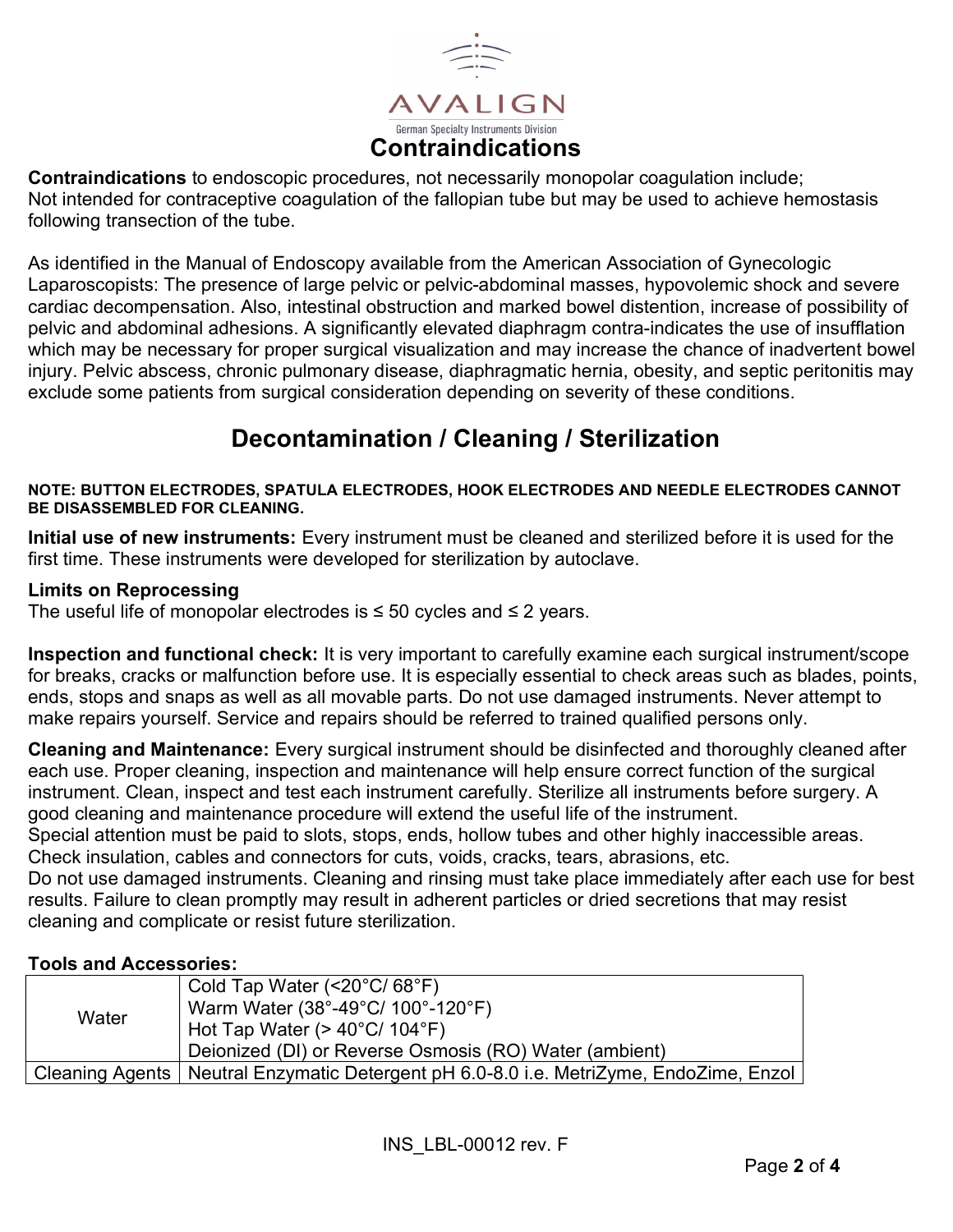

| German Specialty Instruments Division |                                                                    |  |  |  |
|---------------------------------------|--------------------------------------------------------------------|--|--|--|
| Accessories                           | Assorted Sizes of Brushes and/or Pipe Cleaners with Nylon Bristles |  |  |  |
|                                       | Sterile Syringes or equivalent                                     |  |  |  |
|                                       | Absorbent, Low Line Disposable Cloths or equivalent                |  |  |  |
|                                       | <b>Soaking Pans</b>                                                |  |  |  |
| Equipment                             | <b>Medical Compressed Air</b>                                      |  |  |  |
|                                       | Ultrasonic Cleaner (Sonicator)                                     |  |  |  |
|                                       | <b>Automated Washer</b>                                            |  |  |  |

### Point of Use and Containment:

- 1. Follow health care facility point of use practices. Keep devices moist after use to prevent soil from drying and removed excess soil and debris from all surfaces, crevices, sliding mechanisms, hinged joints, and all other hard-to-clean design features
- 2. Follow universal precautions and contain devices in closed or covered containers for transport to central supply.
- 3. All devices must be cleaned in the completely open and disassembled (i.e. taken apart) configuration.

### Manual Cleaning:

- 4. Prepare neutral pH enzymatic detergent per vendor's directions. Enzol® enzymatic detergent is recommended at a preparation of 1 oz./gallon using lukewarm water.
- 5. Fully immerse device in the prepared detergent per labeling instructions. Allow device to soak for a minimum of 5 minutes.
- 6. Actuate all movable parts during the soak time to allow complete penetration of detergent to hard to reach areas.
- 7. Scrub the device, using a soft bristled brush (may also include a syringe and pipe cleaner), paying particular attention to movable parts, crevices, and other hard to reach areas until all visible soil has been removed.
	- a. For lumen devices, flush internal lumens with detergent using an appropriately sized syringe at least 7 times with a minimum of 15mL of detergent. If available, use flush ports for flushing.
- 8. Rinse the device with warm water.
- 9. Place the device into a bath of warm water and allow device to soak for a minimum of 3 minutes. Actuate all moveable parts during the entire soak time.
- 10. Prepare neutral pH enzymatic detergent in the sonicator (as per vendor directions) and sonicate the instruments for a minimum of 10 minutes. Note: Enzyme solution shall be changed when it becomes grossly contaminated (bloody and/or turbid).
- 11. Rinse all surfaces and crevices in running reverse osmosis or deionized (RO/DI) water for a minimum of 3 minutes to remove any residual detergent or debris.
	- a. For lumen devices, flush internal lumens a minimum of 3 times with RO/DI water (minimum of 15 mL) using an appropriately sized syringe. If available, use flush ports for flushing.
- 12. Dry the instrument with a clean, soft cloth. Filtered, compressed air may be used to aid drying.
- 13. Visually examine each instrument for cleanliness. If visible soil remains, repeat cleaning procedure.

### Automated Cleaning:

Note: All devices must be manually pre-cleaned prior to any automated cleaning process, follow steps 1-9. Steps 10-13 are optional but advised.